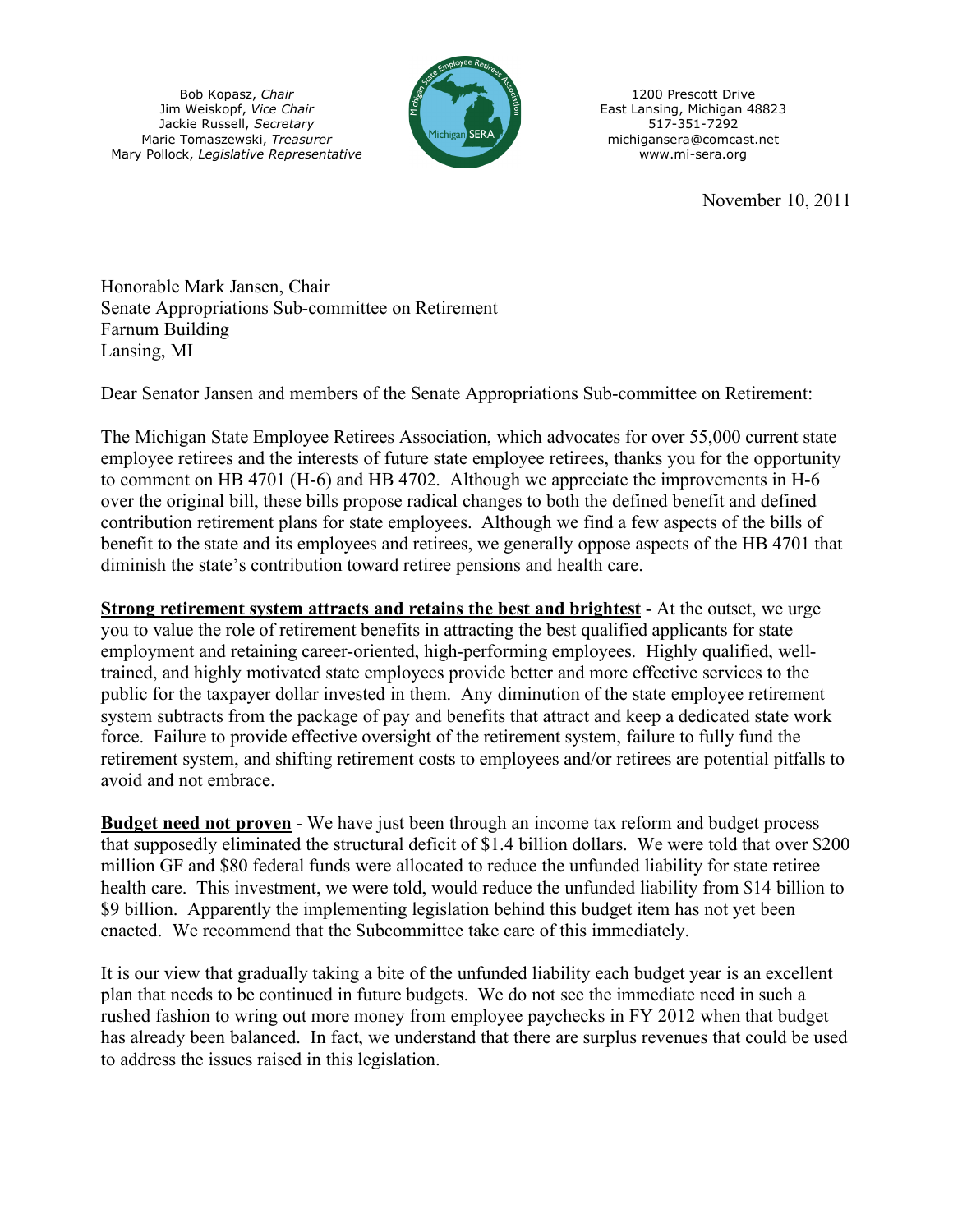There is no financial exigency that compels passage of HB 4701 and 4702 right now with an effective date of January 1, 2012. Further, a short window period for employees to make important financial decisions is not sufficient for them to consult financial advisors and family members affected by such a decision.

**Bonding possibility** – Although future budgets should address the unfunded accrued liability such as we were promised in the FY2012 budget, we urge the Legislature to consider bonding all or a great portion of the unfunded obligation for retiree health care benefits. Before looking to current employee paychecks to address the unfunded liability for pension and retiree health care, the Legislature ought to consider bonding. Oakland and Macomb County have reportedly done this and their example ought to be considered.

**Strengthening the retirement system** - These bills do not strengthen the attractiveness of the state employee retirement system, but instead offer a radical plan to reduce and weaken it. The message in the bills is that you want to make state employment less desirable and less attractive to discourage current employees from staying and future applicants from applying.

It is our view that the Legislature should seek to protect and promote the State of Michigan as a great place to invest, live, and work. That would include helping to make the State of Michigan a stellar employer, one that should be emulated by both the private and public sector. Instead of aiming for the lowest retirement benefit, we urge you to set your sights on having an excellent and top-rated, fully-funded state employee retirement system including fully funded pensions and retiree health care.

**Some history** – As you know, current defined benefit employees invest in their pension with each pay period of work rather than making a financial contribution. This is because in 1974 the state and its employees came to an agreement not to give employees a raise in return for the state picking up the employee's share of the financial contribution to the pension fund and retiree health care benefits. It would be an abrogation of that agreement to now impose a 4% contribution from the DB employees unless they agree to forego future DB participation for a much less attractive defined contribution retirement plan. The defined contribution retirement plan is basically a lottery system, placing all the risk on employees who have little expertise in investing.

**Repeal of the 3% contribution** - Michigan SERA commends the bill sponsors for including a repeal of the 3% contribution in HB 4701 and return of those funds to those who contributed. We hope you will assure us that the funds collected will be returned to not only current employees who paid the 3% but those employees who paid the 3% and have subsequently left state employment. That would include the retirees subsequent to November 1, 2010 who took the incentive retirement program offered last year.

As you know, the 3% contribution mandated by Public Act 185 of 2010 was challenged in a lawsuit and the trial court and court of appeals ordered a halt to it and return of the money with interest. The decision is on appeal at this time while the money accrues in an escrow account. Additionally, the Michigan Civil Service Commission has ordered the 3% contribution to cease and DTMB has apparently refused to obey its order, saying it awaits the court's decision. This refusal might be arguably rational for any moneys collected before the MCSC order, but we would like to see the